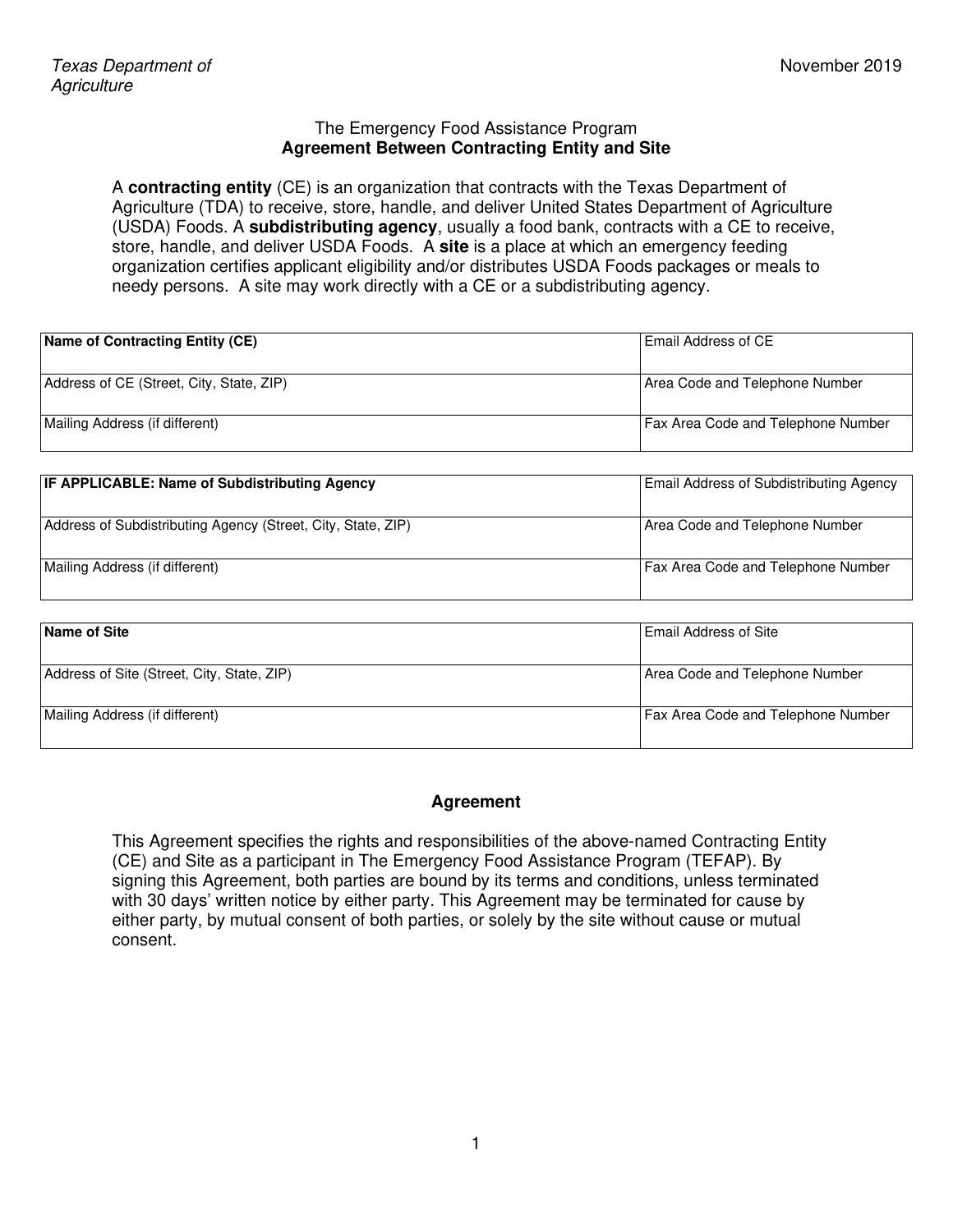# **Rights and Responsibilities of the Contracting Entity**

#### **The CE shall fulfill the following responsibilities:**

- 1. Comply with all guidance issued by TDA and USDA
- 2. Train the site in the handling and use of USDA Foods; eligibility criteria; client rights (including civil rights requirements); complaint and administrative review procedures; the processing of applications or requests for meals; and procedures for food safety and food recalls.
- 3. Offer training sessions and technical assistance at a time and place that is convenient to the site.
- 4. Provide TEFAP record-keeping forms to the site without charge.
- 5. Ensure that all USDA Foods are distributed to participants without regard to race, color, national origin, sex, age, or disability.
- 6. Compile data, maintain records, and submit reports as required to permit effective enforcement of nondiscrimination laws, regulations, policies, instructions, and guidelines; and collect such records from sites as applicable.
- 7. Collect, from the site, records that show the data and method used to determine the number of households or individuals served.
- 8. Ensure that sites protect applicants' and participants' information stored on information technology systems.
- 9. Avoid charging the site any fees for the administration of TEFAP, except for warehouse operation fees (including, but not limited to, shared maintenance fees and delivery fees)
- 10. Ensure that all USDA Food packages or meals comply with TEFAP requirements.
- 11. Monitor the site's distribution of USDA Foods according to TEFAP requirements and do so during the site's normal hours of operation.
- 12. Obtain the signature of the site's representative showing the receipt of USDA Foods, and maintain the receipts, as well as other TEFAP records, for three years from the close of the fiscal year to which they pertain, or until claims actions, audits, or investigations are resolved. Records include, but are not limited to, the following: 1) this agreement and 2) documentation of the receipt, inventory, and disposal of USDA Foods.
- 13. Ensure that the site does not require, solicit, or accept payment from applicants or participants in money, materials, or services for USDA Foods packages or meals.
- 14. Ensure that the site makes clear that participants are not required to cooperate with activities unrelated to the distribution of USDA Foods. Activities include the following: contribute money, sign petitions, or converse with a person conducting such activity; belong to, attend meetings of, or pay dues to any organization; attend or participate in religious activities.
- 15. Ensure that unrelated activities do not disrupt the distribution of USDA Foods.
- 16. Otherwise, comply with all state and federal regulations as applicable to TEFAP.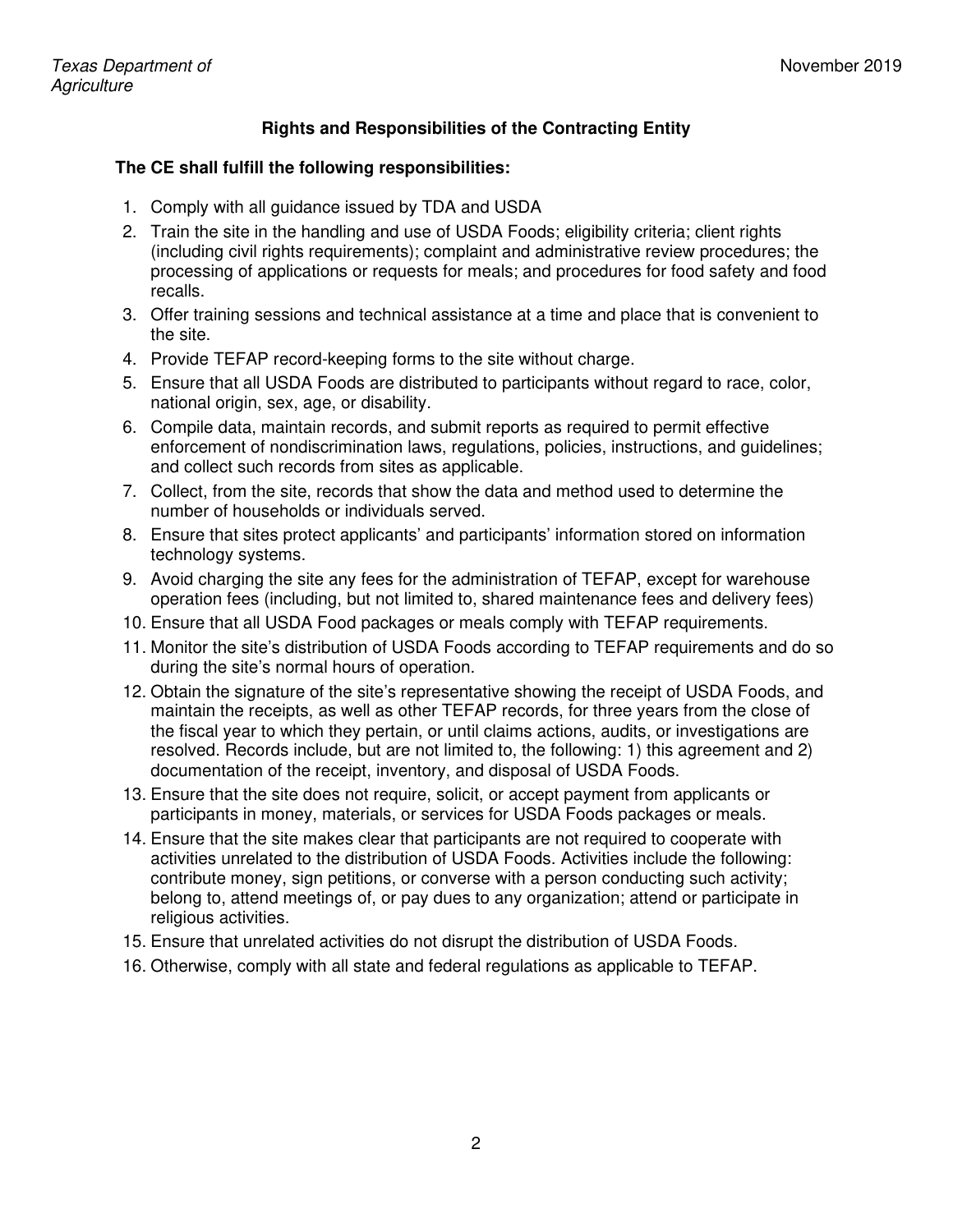## **Rights and Responsibilities of the Site**

#### **The Site shall fulfill the following responsibilities:**

- 1. Comply with all guidance issued by the CE, TDA, and the USDA.
- 2. Comply with all requirements for receiving, handling, transporting, storing, and preparing USDA Foods, including procedures for food safety and food recalls.
- 3. Distribute the appropriate USDA Foods package to a TEFAP participant based on his or her eligibility and in compliance with TEFAP requirements.
- 4. Ensure that all USDA Foods are distributed to participants without regard to race, color, national origin, sex, age, or disability.
- 5. Compile data, maintain records, and submit reports as required to permit effective enforcement of nondiscrimination laws, regulations, policies, instructions, and guidelines.
- 6. Collect records that show certain information, including, but not limited to, the data and method used to determine the number of households or meals served; and provide the data to the CE upon request.
- 7. Determine the eligibility of applicants who apply for USDA Foods packages in compliance with TEFAP requirements.
- 8. Maintain the confidentiality and security of household information, including applicants' and participants' information stored on information technology systems.
- 9. Make clear that participants are not required to cooperate with activities unrelated to the distribution of USDA Foods. Activities include the following: contribute money, sign petitions, or converse with a person conducting such activity; belong to, attend meetings of, or pay dues to any organization; attend or participate in religious activities.
- 10. Ensure that unrelated activities do not disrupt the distribution of USDA Foods.
- 11. Allow representatives of the CE, TDA, and the USDA to review site operations and records.
- 12. Sign for receipt of USDA Foods, and keep the receipts, as well as other program records, for three years from the close of the fiscal year to which they pertain; or until claims actions, audits, or investigations are resolved. Records include, but are not limited to, the following: 1) this agreement and 2) documentation of the receipt, inventory, and disposal of USDA Foods.
- 13. Attend training sessions required by TDA or the CE.
- 14. Do not require, solicit, or accept payment from applicants or participants in money, materials, or services for USDA Foods packages or meals.
- 15. Report fraud to the CE immediately.
- 16. Do not sell USDA Foods.
- 17. Obtain prior approval from the CE before transferring USDA Foods to any other entity.
- 18. Help applicant households, when necessary, complete applications.
- 19. Display prominently, for applicant and participant viewing, USDA's "…And Justice For All" poster.